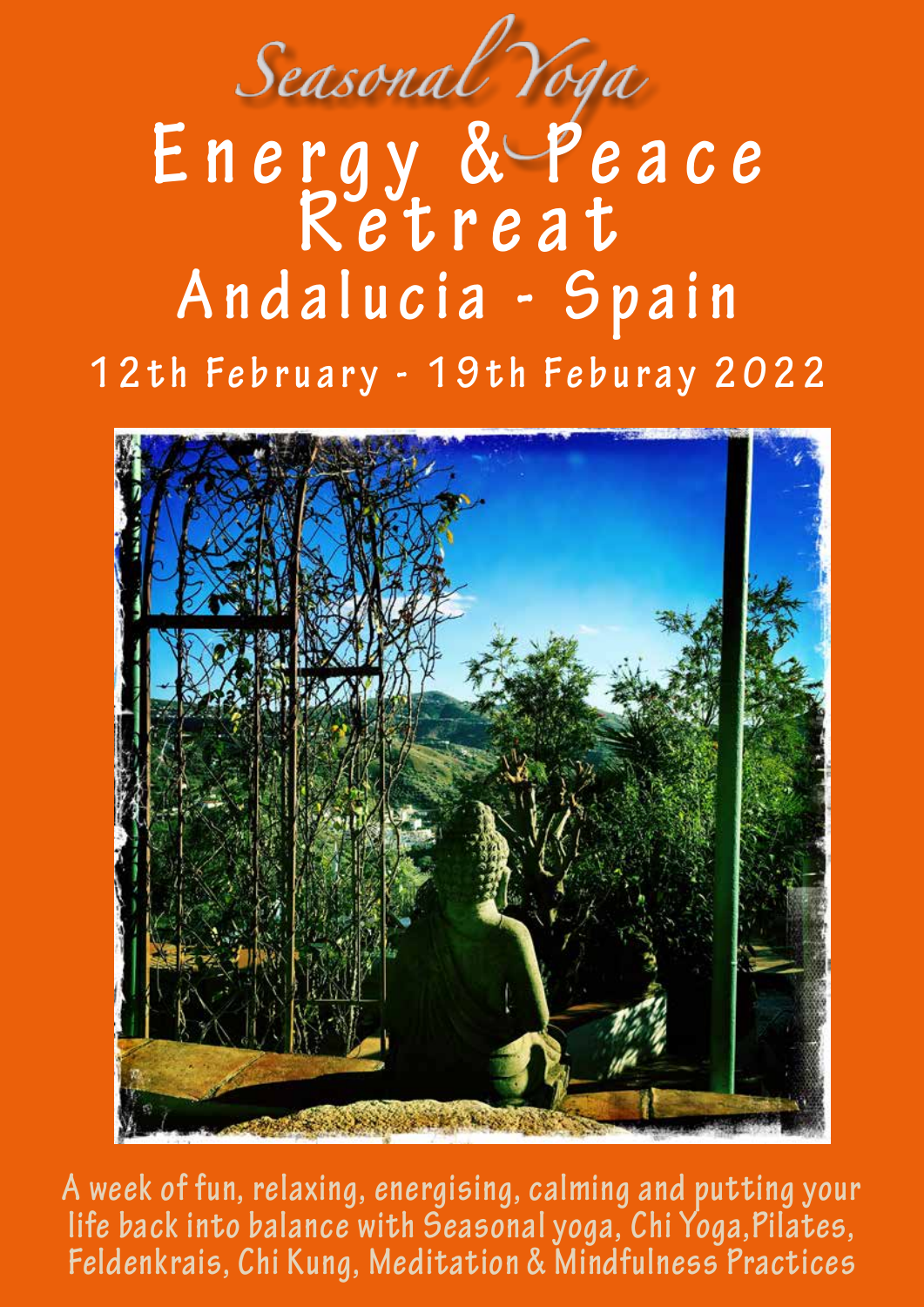*E*nergy & Peace is a Mindfulness Retreat in the mountains of Andalucia.

The theme is rejuvenation, boosting self-esteem and discovering our mindful nature.

Re-charge your energy and rediscover your peace with flowing Yoga, Chi Kung, Feldenkrais, Pilates, Mindfulness and Meditation. In addition you will be able to walk in nature amongst the beautiful surroundings and enjoy the outstanding food supplied by the hotel's experienced staff.



*A*ndalucia is a place where you can easily regain your inspiration and strength. The place is valued by artists and nature lovers. The owners of the hotel have lovingly developed the terraced gardens, including a very special tree house, swings and unique cosy sanctuaries for reading or just relaxing. There is a studio for the practice and meditation. Most meals will be taken in the lounge area or on the sunny terrace.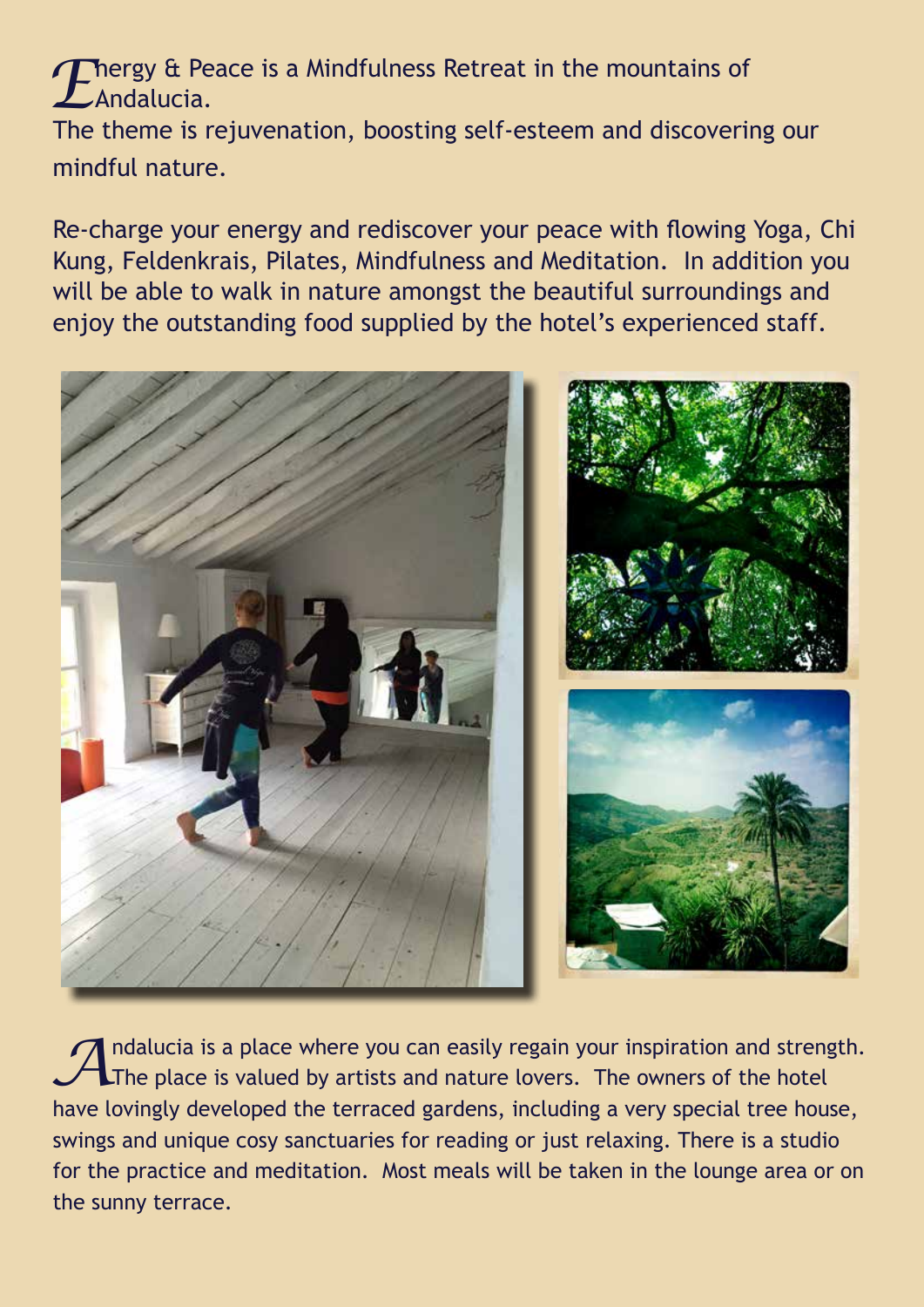## **Teachers**



**TINA HEDRÉN** has a long background with gymnastics, dance and fitness. Her work involves practicing as a Feldenkrais® practitioner, Yoga and Pilates teacher and working with essential oils. Tina is also qualified to teach Tai Chi and Chi Kung.

Through her company Movement Arts she offers Trainings, Retreats and workshops since 1999.

**JACKY SEERY** is a qualified teacher in Chi Kung, Tai Chi, Chi Yoga, Meditation and Ling Chi deep energy healing. She is a practitioner and UK registered teacher of Mindfulness and Compassion, having been taught by the Mindfulness Association and completed MSc in Mindfulness in 2018.

### **Programme**

### **12th February**  19.00 Dinner & Gathering

### **Sunday to Friday typical daily programme**

07:30 Morning Yoga 08:30 Breakfast 10:00 Mindfulness & Compassion Practice 10:30 Chi Kung 11:00 Break for coffee or tea 11:30 Mindful Movement 12:30 Meditation in nature 13:00 Lunch 14:00 Daily walk or free time to relax, read, explore the area etc. 19:30 Evening meal

# **Wednesday 16th** - Free day/optional Excursion. **19 February**

Breakfast and departure



You participate as much as you would like. The retreat is aimed at your wellbeing, however you are free to choose which sessions you wish to attend.